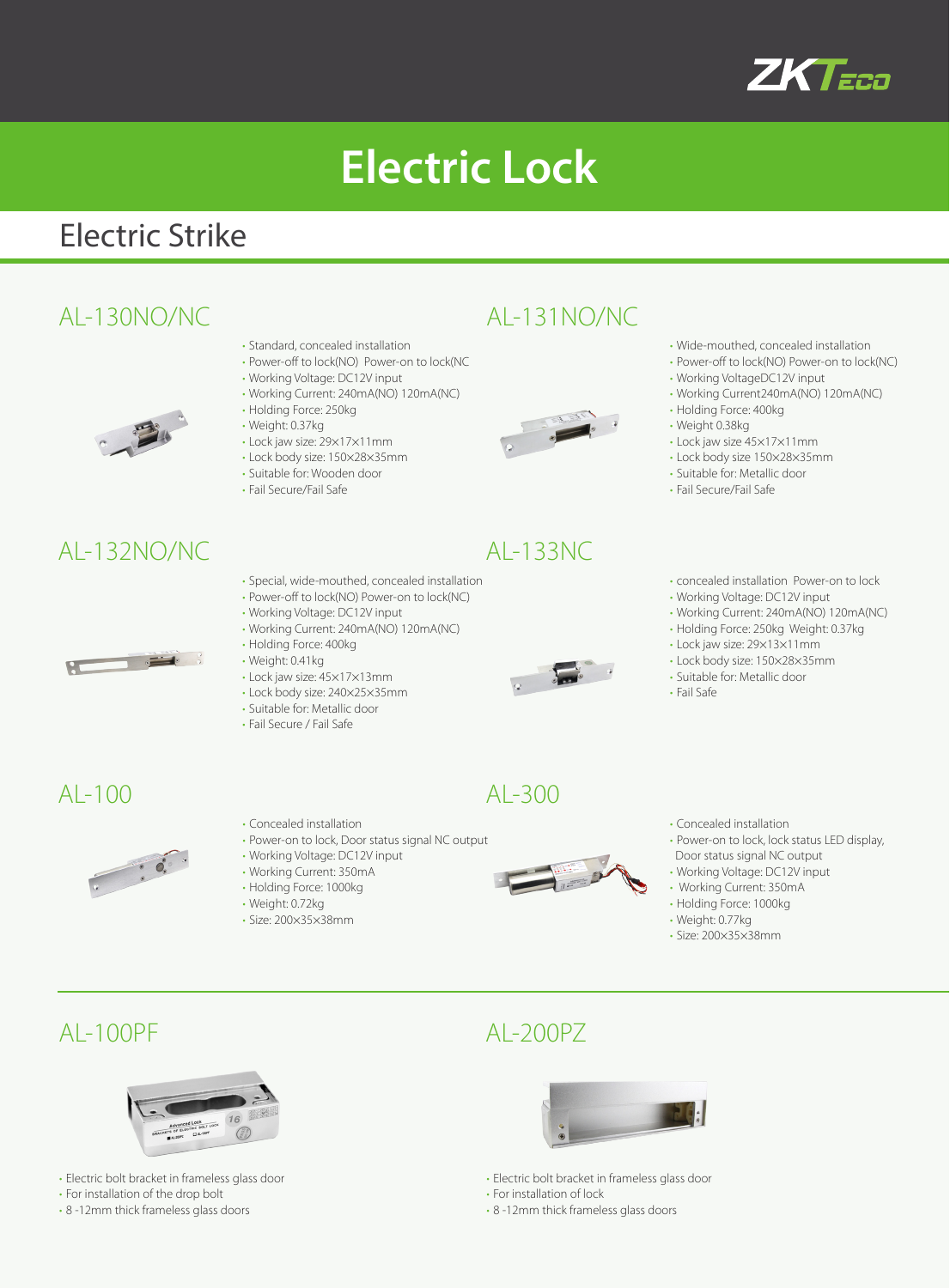# Electromagnetic Lock

### AL-180M AL-180D



- Power-on to lock
- Holding Force: 150kg
- Working Voltage: DC12V input
- Weight: 1.02kg
- Size: 198×21×35mm



- Power-on to lock Working
- Voltage: DC12V input • Holding Force: 150kg
- Weight: 1.07kg

 $AI - 180$ 

- Size: 166×21×41mm
	-



- Power-on to lock Working
- Voltage: DC12V input
- Holding Force: 2×150kg
- Weight: 2.15kg
- Size: 332×21×41mm

### AL-280(LED)



- Power-on to lock • Holding Force: 270kg
- Working Voltage: DC12V/24V input
- Weight: 1.97kg • Size: 253×25×48mm
- 

AL-350D(LED)

AL-280D(LED)

- Power-on to lock • Holding Force: 2×270kg
- Working Voltage: DC12V/24V input
- Weight: 3.90kg
- Size: 506×25×48mm
- 

### AL-350(LED)



### • Power-on to lock

- Holding Force: 300kg
- Working Voltage: DC12V/24V input
- Weight: 2.46kg
- Size: 253×28×55mm



### • Power-on to lock • Holding Force: 2×300kg

- Working Voltage: DC12V/24V input
- Weight: 4.92kg
- Size: 506×28×55mm

AL-500(LED)



- Power-on to lock
- Holding Force: 500kg
- Working Voltage: DC12V/24V input
- Weight: 4.48kg • Size: 280×38×70mm



AL-500D(LED)

- Power-on to lock
- Holding Force: 2×500kg
- Working Voltage: DC12V/24V input
- Weight: 8.96kg • Size: 560×38×70mm

Electric Cabinet Lock

### AL-400



- Electric lock for storage box
- Power Supply: DC 12V 0.6A
- Dimension: 54.5mm×41mm×28mm